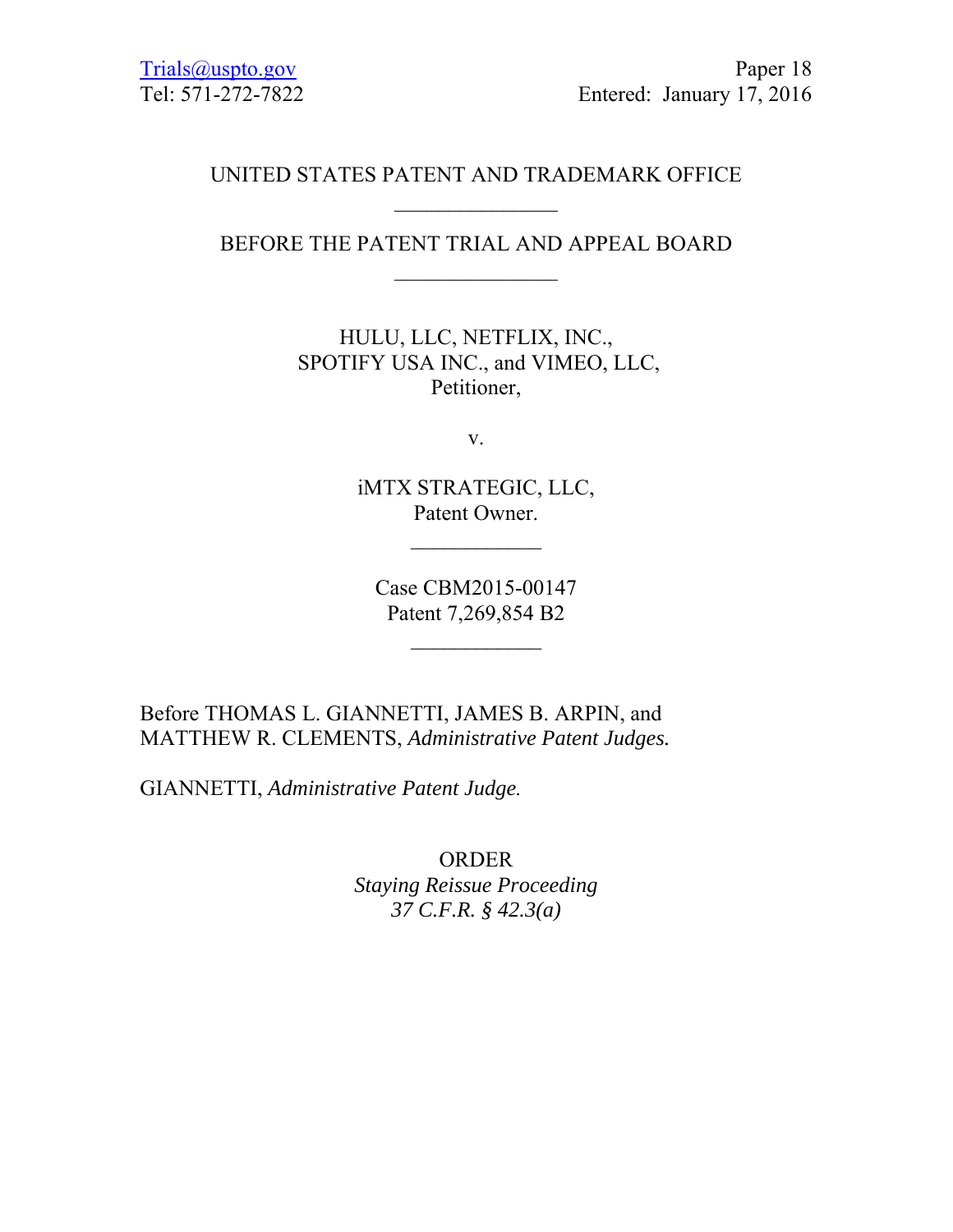# CBM2015-00147 Patent 7,269,854 B2

 At the initial conference in this case, on January 5, 2016, the panel and counsel for the parties discussed application 14/803,629 to reissue the '854 patent filed by Patent Owner on July 20, 2015. Patent Owner confirmed that the application includes the original claims of the patent. Patent Owner first advised the Board of this filing on December 21, 2015. Paper 16.

 The panel directed Patent Owner to file a memorandum, not exceeding five pages in length, stating (1) why the reissue proceeding should not be stayed (*see* 37 C.F.R. § 42.3(a)) and (2) why the reissue application was not brought to the attention of the Board sooner (*see* 37 C.F.R.  $§$  42.8(a)(3)).

 On January 11, 2016, Patent Owner advised the Board, by email, that Patent Owner does not oppose a stay of the reissue proceeding. The email further states: "Patent Owner has contacted Petitioners to inform them that Patent Owner will not oppose a stay, and Petitioners indicated that they would likewise not oppose a stay." Under the circumstances, the panel advised Patent Owner that filing the requested memorandum was unnecessary.

#### DISCUSSION

 The Director has authority to stay a reissue proceeding pursuant to 35 U.S.C. § 325(d), applicable to covered business method patent reviews, which provides:

(d) MULTIPLE PROCEEDINGS.—Notwithstanding sections 135(a), 251, and 252, and chapter 30, during the pendency of any post-grant review under this chapter, if another proceeding or matter involving the patent is before the Office, the Director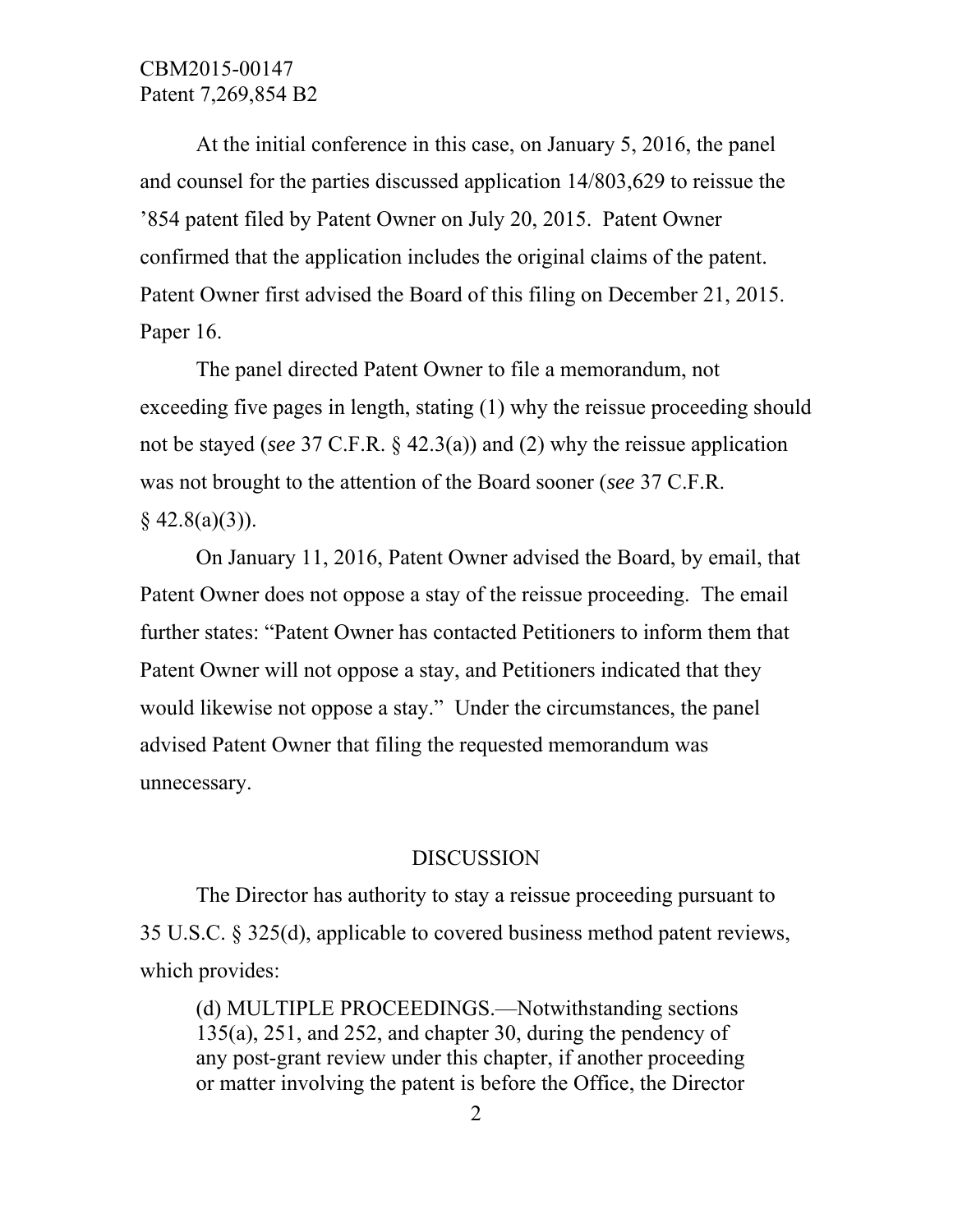may determine the manner in which the post-grant review or other proceeding or matter may proceed, including providing for stay, transfer, consolidation, or termination of any such matter or proceeding.

35 U.S.C. § 325(d).

Rule  $42.222(a)$  (37 C.F.R. §  $42.222(a)$ ) permits the Board to enter an order to effect such a stay:

(a) *Multiple Proceedings*. Where another matter involving the patent is before the Office, the Board may during the pendency of the post-grant review enter any appropriate order regarding the additional matter including providing for the stay, transfer, consolidation, or termination of any such matter.

37 C.F.R. § 42.222(a); *see also* 37 C.F.R. § 42.3(a) (permitting the Board to exercise exclusive jurisdiction within the Office over an involved application and patent during the proceeding).

 The claims that are pending in the reissue application include the claims that are challenged in this proceeding.<sup>1</sup> The reissue claims have not been examined, and no Office actions have been entered. Neither party opposes a stay. Under the circumstances, the panel determines that a stay of the reissue proceeding would "secure the just, speedy, and inexpensive resolution" of this proceeding. *See* 37 C.F.R. § 42.1(b).

It is, therefore:

 ORDERED that examination of reissue application 14/803,629, filed July 20, 2015, is stayed by the Board, pursuant to 37 C.F.R. § 42.3(a); and

 FURTHER ORDERED that the all due dates in reissue application 14/803,629, filed July 20, 2015, are tolled.

<sup>&</sup>lt;sup>1</sup> The '854 patent also is involved in IPR2015-01061. A copy of this Order will be entered in the record of that proceeding.